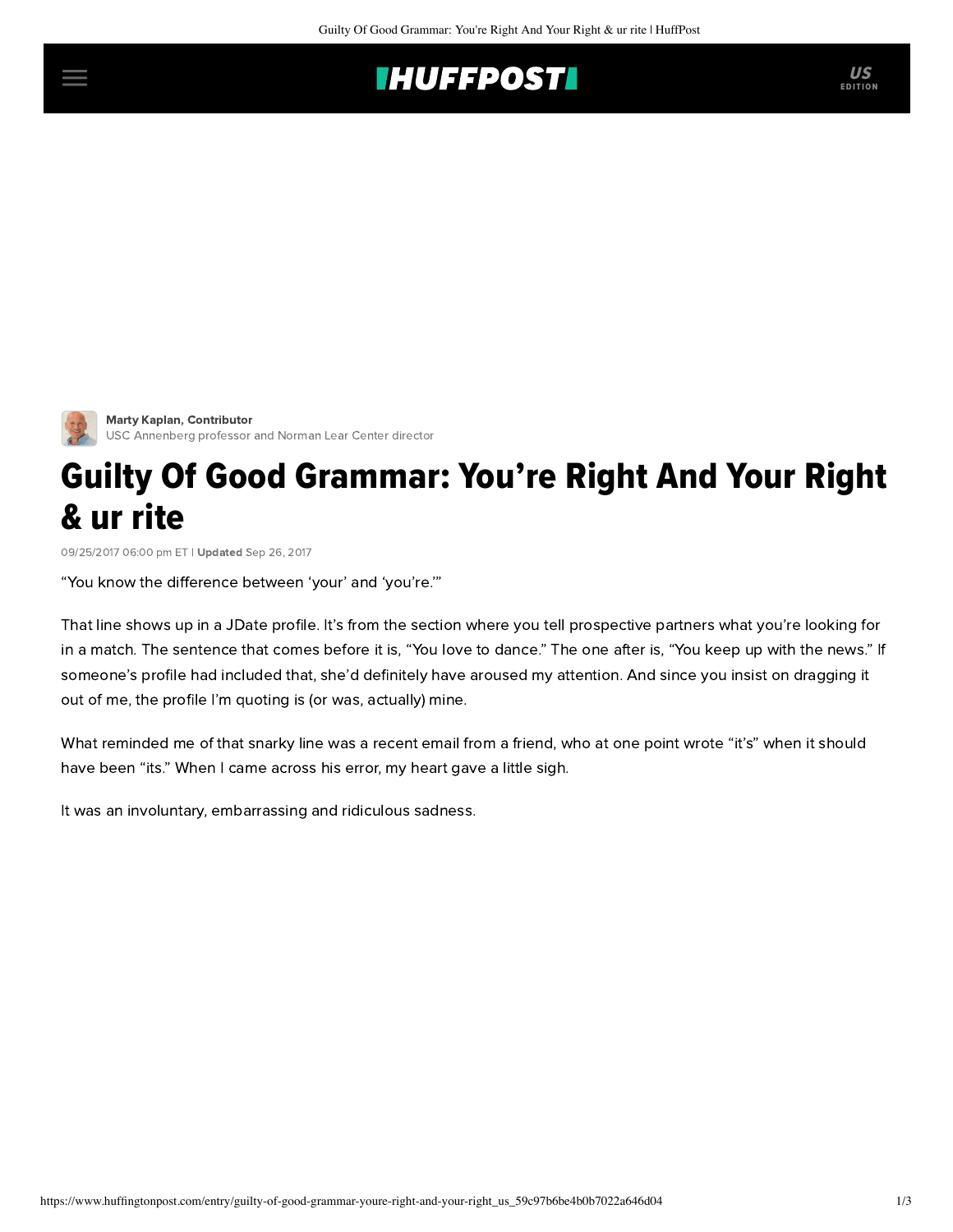

Involuntary, because I can no more hold back the thought that I know better than that than King Canute could hold back the tide. The rules of grammar and usage, of punctuation and pronunciation, had been thoroughly drubbed into me by the time I graduated from high school (not, of course, "graduated high school"). I was grateful for that instruction. Everyone knew that learning to write and speak educated English was a prerequisite for an elite higher education and a successful career. Ever since, when I see "your" where "you're" should be, a phantom arm of mine reaches for a red pencil to circle it; when I hear "primer" pronounced "primmer," or "off-ten" instead of "off-en," an interior voice corrects it, whether I want it to or not.

A tangle of guilt and ambivalence, which amounts to embarrassment, accompanies that silent correction, especially if the mistake has been made by someone I think well of (yes, it's okay to end a sentence with a preposition). I'm pained that he or she doesn't realize that the error is a flashing signal of (at best) carelessness or (at worst) ignorance. I'm concerned that someone less forgiving than I am will think less of this lovely person the next time it happens. I often couple this with an excuse or dispensation. If the mistake is in an email, I tell myself it must be that damn auto-fill that got it wrong. If it's in conversation, I swat it away as so widespread a mispronunciation, really anyone might have been led astray.

Then I reproach myself for being such a condescending snot. Then I fault my self-reproach as cover for my caving on excellence. Then I remind myself that I write most of my own emails in lower case; punctuate my texts as if I were a drunken sailor; and use plenty of juvenile emojis and acronyms like rotflmfao (if you don't know what that is, please don't google it). Then I defend myself from that charge: It's exactly because I know the rules that I can break them, with impunity, for effect. Then I'm back on the attack: Face it, bro, what you're doing is lexicological slumming. By that point, I want to take a nap.

What makes my inner warfare over standards and class so ridiculous, and what stings when I think about the dude who wrote that JDate profile, is how little any of this yammering matters. "It's," "its" – who cares? The only threat to my understanding what you mean when you write "your right" or "ur rite" when "you're right" is right is the tribally constructed black hole that sucks attention away from the meaning you obviously intend and sucks generosity from the act of communication.